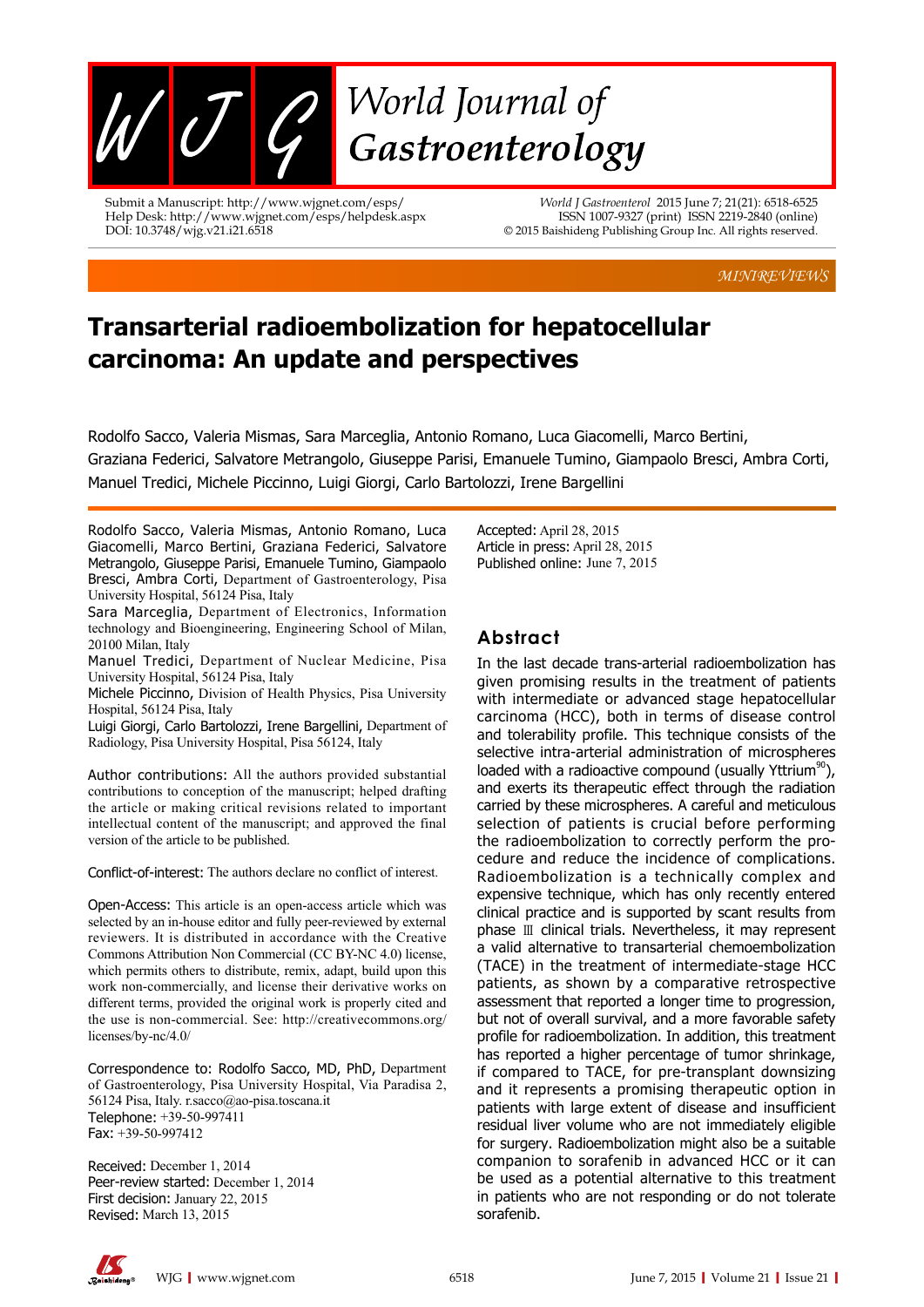**Key words:** Hepatocellular carcinoma; Radioembolization; Transarterial chemoembolization; Sorafenib; Staging; RECIST, Modified RECIST; Downsizing; Clinical trial

**© The Author(s) 2015.** Published by Baishideng Publishing Group Inc. All rights reserved.

**Core tip:** This review provides an overview of transarterial radioembolization, a new therapeutic option for patients with hepatocellular carcinoma. In particular, the practical aspects of the technique and available data on disease control will be presented, with reference to patients in either early or advanced stages of disease, treated with trans-arterial embolization alone or within combination regimens.

Sacco R, Mismas V, Marceglia S, Romano A, Giacomelli L, Bertini M, Federici G, Metrangolo S, Parisi G, Tumino E, Bresci G, Corti A, Tredici M, Piccinno M, Giorgi L, Bartolozzi C, Bargellini I. Transarterial radioembolization for hepatocellular carcinoma: An update and perspectives. *World J Gastroenterol* 2015; 21(21): 6518-6525 Available from: URL: http://www. wjgnet.com/1007-9327/full/v21/i21/6518.htm DOI: http://dx.doi. org/10.3748/wjg.v21.i21.6518

#### **INTRODUCTION**

Hepatocellular carcinoma (HCC) ranks fifth among the most common cancers worldwide and represents the third most frequent cause of cancer-related mortality $[1,2]$ . In the majority of cases, HCC is diagnosed in the intermediate-advanced stage [stage B and C according to the Barcelona Clinic Liver Cancer (BCLC) staging categories], when radical therapy is no longer possible. A number of curative and/or palliative therapies are available in this setting, but they are not always characterized by a favorable safety/efficacy ratio. Therefore, new therapeutic options are eagerly awaited.

Preliminary data on the use of trans-arterial radioembolization have demonstrated a good tolerability profile and promising results of this technique in terms of disease control. Although radioembolization has been studied more extensively in BCLC-B and BCLC-C HCC patients, its use has been evaluated also in the early stages (BCLC-A).

This review provides an overview of trans-arterial radioembolization. In particular, the practical aspects of the technique and available data on disease control will be presented, with reference to patients in either early or advanced stages of disease, treated with trans-arterial embolization alone or within combination regimens.

# **TRANS-ARTERIAL RADIOEMBOLIZATION: GENERAL CONCEPTS**

Trans-arterial radioembolization, also known

**Table 1 Main characteristics and differences between TheraSphere® and Sir-Spheres**

|                                       | Sir-Spheres <sup>®</sup> | <b>TheraSphere<sup>®</sup></b> |
|---------------------------------------|--------------------------|--------------------------------|
| Diameters $(\mu m)$                   | $32 \pm 10$              | $22 \pm 10$                    |
| Specific weight $(g/dL)$              | 1.6                      | 3.6                            |
| Activity per microsphere to date      | 50                       | 2500                           |
| calibration (Bq)                      |                          |                                |
| Number of microsphere (vial, million) | 40-80                    | $1.2 - 8$                      |
| Material                              | Resin                    | Glass                          |
| Activity in the vial (GBq)            | $3\% \pm 10\%$           | 3, 5, 7, 10, 15 or 20          |

simply as radioembolization or as selective internal radiation therapy, consists of the selective intraarterial administration of microspheres loaded with a radioactive compound - usually Yttrium<sup>90</sup> or Lipiodol labelled with iodine<sup>131</sup> or rhenium<sup>188</sup> - through a percutaneous access.

Yttrium<sup>90</sup> is a pure  $β$  emitter characterized by short half-life (64.2 h) and limited tissue penetration (average 2.5 mm, maximum 11 mm). Two types of microspheres are available, namely TheraSphere®, made of glass, and Sir-Spheres®, made of resin. They differ in size, activity for individual bead, and number of microspheres injected (as shown in Table 1), but available data suggest the equivalence of the two methods<sup>[3]</sup>. Differing from other embolizing treatments such as trans-arterial chemoembolization (TACE), radioembolization does not exert a macroembolic effect: therefore, both the benefits and the toxic effects of the treatment are dependent upon the radiation carried by the microspheres and not by any ischemic effect.

The different features of the two types of microspheres can explain the hypothetical different use for each patient and the difference in the mode of administration and in the activity calculation.

TheraSphere has a minimal embolic power (average number of glass microspheres injected: 4 million) with a higher activity for each sphere (2500 Bq *vs* 50 Bq for Sir-Spheres). These characteristics prevent vascular stasis and reflux during the administration, but in the case of a large lesion an inadequate coverage of the treated volume can occur, because the higher specific weight can limit the distribution of the microspheres.

On the other hand, Sir-Spheres, with a higher number of microspheres injected (average 40 million), have an important embolic power. Thanks to the number of microspheres injected it is possible to achieve an adequate and more homogeneous coverage of the lesion when compared with TheraSphere; however, the higher embolic power requires slow injections and accurate angiographic control during the administration.

The different coverage of the lesion is also reflected by the different median lethal dose: for Therasphere it oscillates between 205<sup>[4]</sup> and 257 Gy<sup>[5]</sup>, instead for Sir-Spheres we can find a lower value, 120 Gy $<sup>[6]</sup>$ . Of</sup> note, these values were calculated with the dosimetric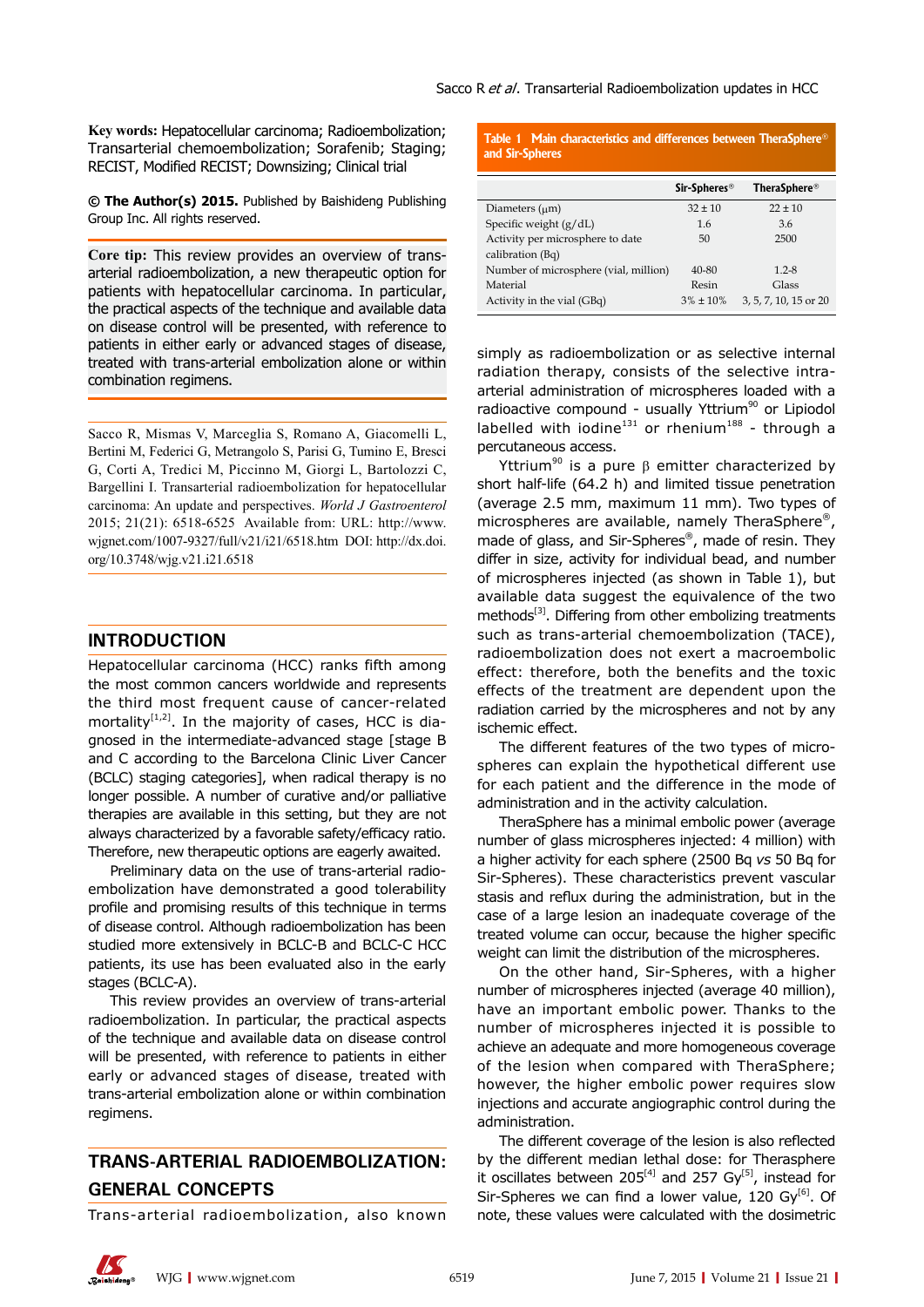approach, which differs from the empiric activity calculation method (described below).

The first studies on Yttrium<sup>90</sup> for the treatment of oncological diseases date back to the  $1960s^{[7,8]}$ . However, radioembolization has entered clinical practice only in the last decade. Available evidence supports the potential effectiveness of Yttrium<sup>90</sup> microspheres in the treatment of primary (HCC and cholangiocarcinoma) and metastatic liver cancer<sup>[9-12]</sup>.

#### *Methods*

Radioembolization can be divided into consecutive stages: (1) patient pre-selection: a multidisciplinary assessment identifies patients possibly eligible for this therapy<sup>[13]</sup>; (2) patient selection: a diagnostic angiography is performed with the aim of evaluating vascular anatomy and to identify and embolize any extrahepatic branch which could disperse the microspheres to non-target organs $[14]$ . Moreover, angiography allows the establishment of the most appropriate point of injection of the catheter. During this visit, macroaggregates of albumin (MAA) labeled with  $Tc^{99}$  are injected. They present a diffusion similar to that of radioembolization microspheres, and can help predict the distribution of the microspheres. The diffusion of these macroaggregates is studied by a single photon emission computed tomography (SPECT/ CT), performed within 1 h from the injection $^{[15]}$ ; After the selection phase, other contraindications might exclude patients from treatment. Among these, a hepato-pulmonary shunt > 20% of the injected dose<sup>[16]</sup> or vascular abnormalities not correctable by embolization; (3) dose calculation: the amount of Yttrium<sup>90</sup> administered is determined specifically for each patient (as discussed below); and (4) injection of microspheres: microspheres are injected by a catheter no later than 4 wk from the selection of patients.

#### *Dose calculation*

All the calculation activity methods used today are generally based on empiric data.

In order to perform the calculation of the activity (A) of TheraSphere to be injected, the following formula is generally used:

A = 120 (Gy)  $\times$  M/[(1 - S)  $\times$  50]. Where M is the mass of the whole liver and S is the lung-liver shunt. 120 Gy is the dose (lethal dose) that we want to disburse to the lesion, assuming that there is a uniform distribution of the glass spheres in the target volume<sup>[17]</sup>.

For Sir-Sphere, 3 methods are available for calculation activity<sup>[18]</sup>: (1) Empirical Method<sup>[18]</sup>. The amount of activity to be injected is chosen in relation to tumor over whole liver percentage (T):  $T < 25\% \rightarrow$ Gbq; 25% < T ≤ 50% → 2.5 GBq; T > 50% → 3 Gbq. With this method however, the dose to healthy liver is not considered and patients could be exposed to nonnecessary radiation toxicity; (2) BSA-Method $[18]$ . In the calculation of activity to be injected, the ratio between

tumor lobe (where the lesion is localized) and whole liver volumes and the body surface area (BSA) of the patient are considered. This method accounts for the relation between the size of the patient and their liver and enables the treatment of different lesions in separate lobes, preserving healthy tissues; and (3) Partition model<sup>[16]</sup>. Following the Medical Internal Radiation Dose (MIRD) method, the partition model takes into account the different distribution of the microspheres in the lesions and in the healthy tissue. The evaluation of these distributions is based on the results of the SPECT/TC with 99mTc-MAA. A (GBq) = Dliver  $\times$  [(T/N  $\times$  Mtumor) + Mliver]49670  $\times$  (1 - S). Where Dliver is the dose to healthy liver (chosen by nuclear medicine physician in order to preserve it), Mliver is the whole organ mass, Mtumor is lesion mass, S is the lung-liver shunt and T/N is the ratio between activity over mass for tumor and liver:  $T/N = (A \le 0)$ Mlesion) (Aliver/Mliver). This method is indicated in patients who have compromised hepatic functionality.

Another possible approach is voxel dosimetry, in which the calculation of the activity takes into account the biological damage required for tumor and healthy  $\text{cells}^{[5]}$ . The final aim of this method, which is based on the evaluation of the real distribution, voxel by voxel, of the microspheres, simulated by 99mTc-MAA, is to treat the lesions with high doses, without overcoming the dose constraint to healthy liver, chosen for the single patient. Following this approach, it is possible to maximize the treatment of the lesion while limiting liver toxicity and thus giving the chance of a more specific and individualized cure to each patient<sup>[5]</sup>.

The simulation by 99mTC-MAA is important not only to determine the dose delivered to the injected healthy liver, but also as a predictive factor. Garin *et al*[4] reported that quantitative 99mTC-MAA SPECT/CT is predictive of response to treatment, progression free survival (PFS) and overall survivial (OS), and has therefore a fundamental role in the selection of patients and the adaptation of treatment planning. The personalization of the activity planning could be further improved by using dual-tracer 99m Tc-MAA-99m Tc-SC fusion SPECT, an imaging tool that merges data on radioactivity distribution with physiologic liver mapping that has been recently presented by Lam and colleagues<sup>[19]</sup>.

#### *Management of complications*

Complications of radioembolization are either caused by delivering a toxic dose to non-tumoral tissues, or by procedural complications during the catheter's placement and manipulation. The main complications include: (1) liver failure or radio-induced liver disease  $(RILD)^{[20,21]}$ , with an incidence up to 4%; (2) biliary complications<sup>[22]</sup> (incidence < 10%); (3) postradioembolization syndrome (PRS), characterized by fatigue, nausea, vomiting, anorexia, fever, abdominal pain<sup>[23,24]</sup> (incidence 20%-55%); (4) gastrointestinal complications, with an incidence < 5% when an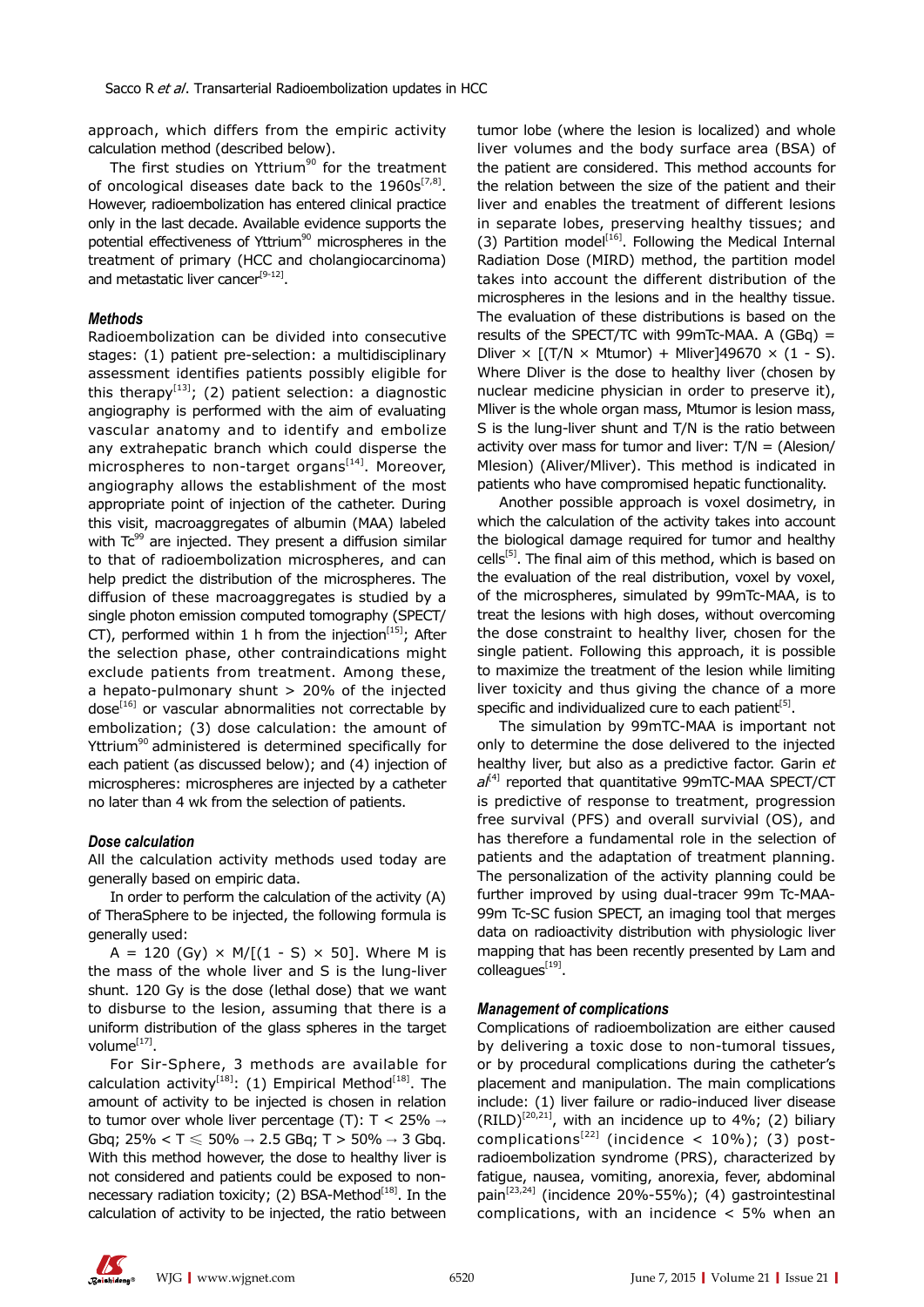accurate angiographic phase is performed<sup>[25,26]</sup>; and (5) radio-induced pneumonia, whose incidence is < 1% if the hepato-pulmonary shunt is adequately calculated[27,28].

A careful and meticulous selection phase is crucial to reduce the incidence of complications. In addition, there is some consensus on the use of premedications to help prevent complications, such as proton pump inhibitors (starting one week before treatment and continuing for one month after the procedure), corticosteroids (for approximately 5 d from the interventions to reduce the incidence of  $PRS$ <sup>[29]</sup>, antiemetics and analgesics before the interventions and as needed.

## **RADIOEMBOLIZATION IN HCC TREATMENT: CURRENT EVIDENCE**

Since radioembolization has only recently entered clinical practice, results from phase Ⅲ clinical trials are still scant. As a consequence, radioembolization is not currently listed among possible treatment options for HCC in some guidelines such as those issued by the American Society of Clinical Oncology. However, other scientific societies such as the European Society of Medical Oncology consider radioembolization as a promising therapeutic option either as a "bridging" treatment or as the main therapy for patients with diffuse intrahepatic tumor spread $[30]$ . In addition, the National Comprehensive Cancer Network guidelines consider radioembolization suitable for patients with unresectable disease due to inadequate hepatic reserve, poor performance status, comorbidities, or specific location and extension of the tumor  $[31]$ . Lastly, according to the National Cancer Institute (NCI) recommendations, radioembolization may be considered in selected patients with liver-confined HCC, who are not eligible for transplant or resection<sup>[32]</sup>.

Thanks to its versatility, radioembolization has been evaluated in different clinical situations, as summarized in the following paragraphs.

#### *Radioembolization for early stage HCC*

Patients with early-stage (BCLC-A) HCC are candidates for curative treatments such as liver transplant. However, the low number of donors and the long waiting list expose patients to the risk of disease progression, with subsequent withdrawal from the waiting list.

Therefore, patients on the waiting list are frequently treated with locoregional approaches, such as percutaneous ablation or TACE, in order to limit the risk of local progression.

Recently, radioembolization has been proposed as a valuable therapeutic option for patients on the transplant waiting list<sup>[33]</sup>, although this approach is not widely performed due to its procedural costs.

#### *Radioembolization for intermediate-stage HCC*

Patients with intermediate-stage (BCLC-B) HCC represent a very heterogeneous population<sup>[34,35]</sup>. TACE is usually considered the treatment of choice in this setting, although alternative loco-regional and medical (sorafenib) treatment do retain efficacy. In addition, the use of TACE is limited by a number of absolute and relative contraindications<sup>[36]</sup>. In this population of patients, radioembolization may be a viable therapeutic option, given the low incidence of associated adverse effects.

To date, no randomized trials have directly compared radioembolization and TACE in patients with intermediate-stage HCC, available data are therefore based mainly on retrospective assessments.

Salem *et al*<sup>[37]</sup> compared 123 patients treated with radioembolization with 122 subjects who had received TACE: overall, median time to progression - but not overall survival - was longer after radioembolization (13.3 mo *vs* 8.4 mo, *P* = 0.046), and this latter intervention was also associated with a more favorable safety profile. Similar results have been reported by other authors<sup>[38-41]</sup>. For instance, a very recent study by El Fouly *et al*<sup>[41]</sup> has shown that radioembolization presents a similar efficacy, but a lower incidence of adverse events and need for hospitalization when compared with TACE. From a healthcare-utilization perspective, radioembolization is definitely more complex and expensive than TACE; however, TACE requires more frequent, repeated treatments than radioembolization and may be associated with a less favorable safety profile, thus increasing indirect costs.

A retrospective analysis has also suggested that both radioembolization and sorafenib are effective in patients with intermediate-stage HCC, and are associated with a similar survival $^{[42]}$ .

#### *Radioembolization for downsizing*

In the large population of intermediate-stage HCC patients, tumor shrinkage, or "downsizing" may convert the disease to surgical resectability or may offer the opportunity for transplant $[43]$ . Several options, either percutaneous or trans-arterial, are now available to achieve tumor downsizing, and radioembolization has become part of this armamentarium.

A retrospective study has compared radioembolization and TACE for pre-transplant downsizing, and has shown that the percentage of tumor shrinkage was higher after radioembolization (58% *vs* 31%, *P* =  $0.023$ <sup>[44]</sup>.

Radioembolization also represents a promising therapeutic option in patients with large extent of disease and insufficient residual liver volume, who are therefore not immediately eligible for surgery. In these patients, portal vein embolization (PVE) has been proposed to induce hypertrophy of the contralateral lobe and make surgical resection possible.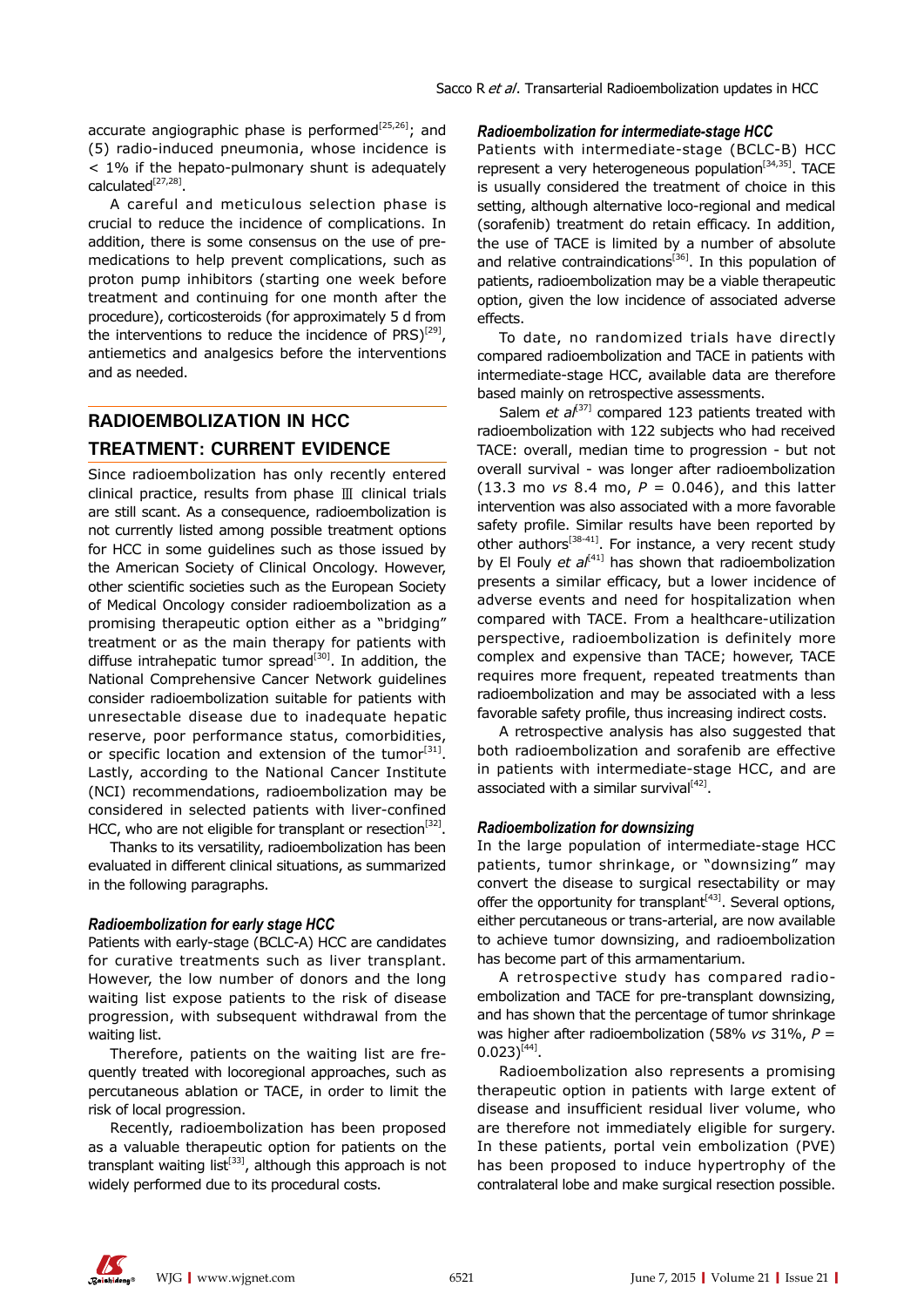However, PVE is associated with some risks of tumor progression within the liver lobe during hypertrophy. Radioembolization can induce a marked hypotrophy of the treated hepatic lobe, associated with an evident hypertrophy of the contralateral lobe (the so-called "radiation lobectomy")<sup>[45]</sup>. Therefore, radioembolization has been proposed as an alternative to PVE in HCC patients. In addition, radioembolization offers the advantage of treating the cancer itself, thus reducing the risk of pre-interventional tumor progression, and represents a therapeutic option also in patients with neoplastic venous thrombosis<sup>[46]</sup>. Of note, 6-12 wk are necessary to achieve radiation lobectomy; during this time span, patients with more favorable biological tumor behavior and who may therefore gain most benefit from surgical resection can be identified $[46]$ .

#### *Radioembolization for advanced stage HCC*

Sorafenib represents the treatment of choice in patients with advanced stage (BCLC-C) HCC, and is associated with an overall survival of about  $11 \text{ mol}^{47-50}$ . The overall survival associated with radioembolization in this setting ranges from 6 to 10  $mo^{[9,10]}$ ; given its good safety profile, radioembolization might represent a potential alternative to sorafenib in selected patients who are not responding or do not tolerate this treatment. Of note, the preliminary results of the SORAMIC randomized trial, which compares radioembolization plus sorafenib with sorafenib alone in BCLC-C HCC patients, have shown that radioembolization followed by sorafenib appears to be as well tolerated as sorafenib alone<sup>[51]</sup>.

Among patients with advanced HCC, radioembolization may provide the best outcome in subjects with PVT involving segmental or lobar branches, where the median overall survival has reached 17 mo with glass microspheres<sup>[37,52]</sup> and 23.2 mo using MAA SPECT/ CT based dosimetry $[53]$ . This compares with a median survival of 3-6 mo for patients with PVT of the common portal trunk. Less satisfactory results are documented for patients with distant metastases $^{[12,54]}$ .

## **DIFFERENT CRITERIA TO EVALUATE THE OUTCOMES OF RADIOEMBOLIZATION**

The therapeutic effects of radioembolization are evaluated mainly by the changes in the level of tumor markers and by radiological findings<sup>[55,56]</sup>.

Tumor markers, in particular  $\alpha$ -fetoprotein, are usually non-specific<sup>[57]</sup>. A decrease of  $\alpha$ -fetoprotein may suggest a good response to treatment, but its increase does not provide any well-grounded clinical indication, as it can be determined not only by tumor progression, but also by lithic phenomena, infectious diseases or changes in liver function.

Imaging therefore becomes paramount to evaluate the response to treatment and therefore guide therapeutic choices. To this end, the American Association for the Study of Liver Diseases has proposed the "mRECIST criteria"<sup>[58]</sup>: according to mRECIST, the response to a given treatment is evaluated according to the reduction of the diameter of vital residual portion. These criteria have been shown to be accurate in identifying the complete necrosis of tumor mass after radioembolization<sup>[59]</sup>. However, post-radioembolization diagnostics still remain an open issue, especially in patients with partial response or stable disease which represent the majority of cases. In fact, tumor necrosis is often irregular in distribution and contrast enhancement, making it difficult to measure vital portions. Therefore, the routine use of volumetric measurements of tumor necrosis have been proposed as a more accurate, reproducible and sensitive method for the early identification of responding patients $[60,61]$ .

The optimal time for the evaluation of treatment response is also debated. Although the first dimensional changes may already be observed after 1 mo, it is widely accepted that at least 3 to 4 mo are necessary to reliably estimate the actual response and therefore evaluate whether re-treatment may be considered.

#### **CONCLUSION**

Radioembolization represents a feasible and promising therapy for the treatment of all stages of HCC. Although it is technically complex and expensive, radioembolization may represent a valid alternative to TACE in intermediate-stage HCC and may be a suitable companion to sorafenib in advanced HCC.

#### **REFERENCES**

- 1 **El-Serag HB**, Rudolph KL. Hepatocellular carcinoma: epidemiology and molecular carcinogenesis. *Gastroenterology* 2007; **132**: 2557-2576 [PMID: 17570226 DOI: 10.1053/j.gastro.2007.04.061]
- 2 **Ozenne V**, Bouattour M, Goutté N, Vullierme MP, Ripault MP, Castelnau C, Valla DC, Degos F, Farges O. Prospective evaluation of the management of hepatocellular carcinoma in the elderly. *Dig Liver Dis* 2011; **43**: 1001-1005 [PMID: 21798829 DOI: 10.1016/ j.dld.2011.06.019]
- 3 **Sangro B**, Salem R, Kennedy A, Coldwell D, Wasan H. Radioembolization for hepatocellular carcinoma: a review of the evidence and treatment recommendations. *Am J Clin Oncol* 2011; **34**: 422-431 [PMID: 20622645 DOI: 10.1097/COC.0b013e3181df0a50]
- 4 **Garin E**, Lenoir L, Rolland Y, Edeline J, Mesbah H, Laffont S, Porée P, Clément B, Raoul JL, Boucher E. Dosimetry based on 99mTc-macroaggregated albumin SPECT/CT accurately predicts tumor response and survival in hepatocellular carcinoma patients treated with 90Y-loaded glass microspheres: preliminary results. *J Nucl Med* 2012; **53**: 255-263 [PMID: 22302962 DOI: 10.2967/ inumed.1111
- 5 **Chiesa C**, Maccauro M, Romito R, Spreafico C, Pellizzari S, Negri A, Sposito C, Morosi C, Civelli E, Lanocita R, Camerini T, Bampo C, Bhoori S, Seregni E, Marchianò A, Mazzaferro V, Bombardieri E. Need, feasibility and convenience of dosimetric treatment planning in liver selective internal radiation therapy with (90)Y microspheres: the experience of the National Tumor Institute of Milan. *Q J Nucl Med Mol Imaging* 2011; **55**: 168-197 [PMID: 21386789]
- 6 **Lau WY**, Kennedy AS, Kim YH, Lai HK, Lee RC, Leung TW, Liu CS, Salem R, Sangro B, Shuter B, Wang SC. Patient selection and activity planning guide for selective internal radiotherapy with yttrium-90 resin microspheres. *Int J Radiat Oncol Biol Phys* 2012; **82**: 401-407 [PMID: 20950954 DOI: 10.1016/j.ijrobp.2010.08.015]

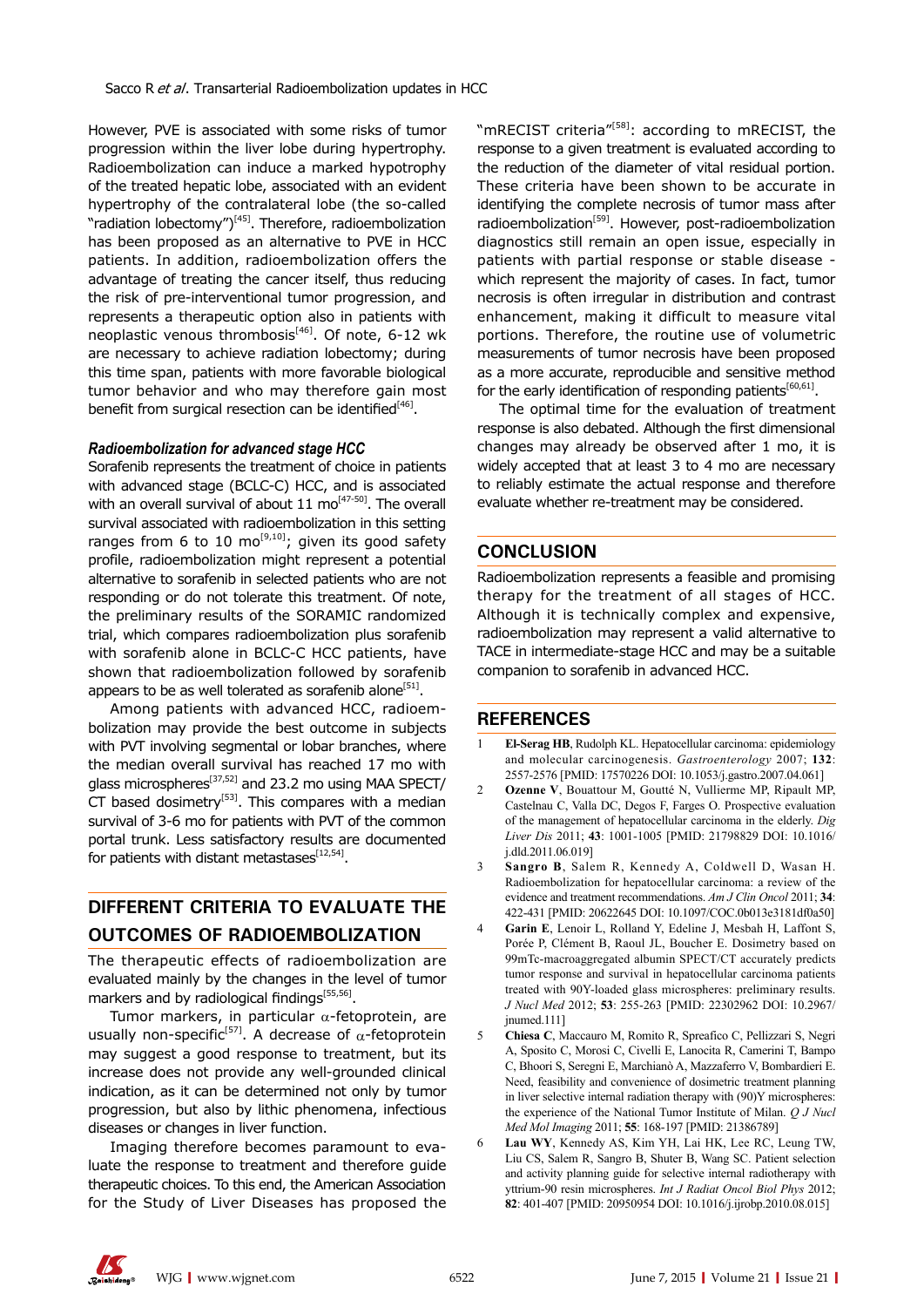- 7 **Ariel IM**, Pack GT. Treatment of inoperable cancer of the liver by intra-arterial radioactive isotopes and chemotherapy. *Cancer* 1967; **20**: 793-804 [PMID: 6024291]
- 8 **Blanchard RJ**, Grotenhuis I, Lafave JW, Frye CW, Perry JF. Treatment of experimental tumors; utilization of radioactive microspheres. *Arch Surg* 1964; **89**: 406-410 [PMID: 14160169 DOI: 10.1001/archsurg.1964.01320020170025]
- 9 **Salem R**, Lewandowski RJ, Mulcahy MF, Riaz A, Ryu RK, Ibrahim S, Atassi B, Baker T, Gates V, Miller FH, Sato KT, Wang E, Gupta R, Benson AB, Newman SB, Omary RA, Abecassis M, Kulik L. Radioembolization for hepatocellular carcinoma using Yttrium-90 microspheres: a comprehensive report of long-term outcomes. *Gastroenterology* 2010; **138**: 52-64 [PMID: 19766639 DOI: 10.3389/fonc.2014.00120]
- 10 **Sangro B**, Carpanese L, Cianni R, Golfieri R, Gasparini D, Ezziddin S, Paprottka PM, Fiore F, Van Buskirk M, Bilbao JI, Ettorre GM, Salvatori R, Giampalma E, Geatti O, Wilhelm K, Hoffmann RT, Izzo F, Iñarrairaegui M, Maini CL, Urigo C, Cappelli A, Vit A, Ahmadzadehfar H, Jakobs TF, Lastoria S. Survival after yttrium-90 resin microsphere radioembolization of hepatocellular carcinoma across Barcelona clinic liver cancer stages: a European evaluation. *Hepatology* 2011; **54**: 868-878 [PMID: 21618574 DOI: 10.1002/ hep.24451]
- 11 **Hilgard P**, Hamami M, Fouly AE, Scherag A, Müller S, Ertle J, Heusner T, Cicinnati VR, Paul A, Bockisch A, Gerken G, Antoch G. Radioembolization with yttrium-90 glass microspheres in hepatocellular carcinoma: European experience on safety and longterm survival. *Hepatology* 2010; **52**: 1741-1749 [PMID: 21038413 DOI: 10.1002/hep.23944]
- 12 **Kulik LM**, Carr BI, Mulcahy MF, Lewandowski RJ, Atassi B, Ryu RK, Sato KT, Benson A, Nemcek AA, Gates VL, Abecassis M, Omary RA, Salem R. Safety and efficacy of 90Y radiotherapy for hepatocellular carcinoma with and without portal vein thrombosis. *Hepatology* 2008; **47**: 71-81 [PMID: 18027884 DOI: 10.1002/ hep.21980]
- 13 **Bester L**, Meteling B, Boshell D, Chua TC, Morris DL. Transarterial chemoembolisation and radioembolisation for the treatment of primary liver cancer and secondary liver cancer: a review of the literature. *J Med Imaging Radiat Oncol* 2014; **58**: 341-352 [PMID: 24589204 DOI: 10.1111/1754-9485.12163]
- 14 **Covey AM**, Brody LA, Maluccio MA, Getrajdman GI, Brown KT. Variant hepatic arterial anatomy revisited: digital subtraction angiography performed in 600 patients. *Radiology* 2002; **224**: 542-547 [PMID: 12147854 DOI: 10.1148/radiol.2242011283]
- 15 **Ilhan H**, Goritschan A, Paprottka P, Jakobs TF, Fendler WP, Bartenstein P, Hacker M, Haug AR. Systematic evaluation of tumoral 99mTc-MAA uptake using SPECT and SPECT/CT in 502 patients before 90Y radioembolization. *J Nucl Med* 2015; **56**: 333-338 [PMID: 25655623 DOI: 10.2967/jnumed.114.150565]
- 16 **Ho S**, Lau WY, Leung TW, Chan M, Johnson PJ, Li AK. Clinical evaluation of the partition model for estimating radiation doses from yttrium-90 microspheres in the treatment of hepatic cancer. *Eur J Nucl Med* 1997; **24**: 293-298 [PMID: 9143467 DOI: 10.1007/ BF01728766]
- 17 **MDS Nordion**. TheraSphere® Yttrium-90 Glass Microspheres US package insert. US: MDS Nordion, 2007
- 18 **Sirtex Medical**. IR-Spheres® training program: physicians and institutions. Lane Cove: Sirtex Medical
- 19 **Lam MG**, Goris ML, Iagaru AH, Mittra ES, Louie JD, Sze DY. Prognostic utility of 90Y radioembolization dosimetry based on fusion 99mTc-macroaggregated albumin-99mTc-sulfur colloid SPECT. *J Nucl Med* 2013; **54**: 2055-2061 [PMID: 24144563 DOI: 10.2967/jnumed.113.123257]
- 20 **Jakobs TF**, Saleem S, Atassi B, Reda E, Lewandowski RJ, Yaghmai V, Miller F, Ryu RK, Ibrahim S, Sato KT, Kulik LM, Mulcahy MF, Omary R, Murthy R, Reiser MF, Salem R. Fibrosis, portal hypertension, and hepatic volume changes induced by intra-arterial radiotherapy with 90yttrium microspheres. *Dig Dis Sci* 2008; **53**: 2556-2563 [PMID: 18231857 DOI: 10.1007/s10620-007-0148-z]
- 21 **Sangro B**, Gil-Alzugaray B, Rodriguez J, Sola I, Martinez-Cuesta

A, Viudez A, Chopitea A, Iñarrairaegui M, Arbizu J, Bilbao JI. Liver disease induced by radioembolization of liver tumors: description and possible risk factors. *Cancer* 2008; **112**: 1538-1546 [PMID: 18260156 DOI: 10.1002/cncr.23339]

- 22 **Atassi B**, Bangash AK, Lewandowski RJ, Ibrahim S, Kulik L, Mulcahy MF, Murthy R, Ryu RK, Sato KT, Miller FH, Omary RA, Salem R. Biliary sequelae following radioembolization with Yttrium-90 microspheres. *J Vasc Interv Radiol* 2008; **19**: 691-697 [PMID: 18440457 DOI: 10.1016/j.jvir.2008.01.003]
- Kennedy AS, Coldwell D, Nutting C, Murthy R, Wertman DE, Loehr SP, Overton C, Meranze S, Niedzwiecki J, Sailer S. Resin 90Y-microsphere brachytherapy for unresectable colorectal liver metastases: modern USA experience. *Int J Radiat Oncol Biol Phys* 2006; **65**: 412-425 [PMID: 16690429 DOI: 10.1016/ j.ijrobp.2005.12.051]
- 24 **Murthy R**, Xiong H, Nunez R, Cohen AC, Barron B, Szklaruk J, Madoff DC, Gupta S, Wallace MJ, Ahrar K, Hicks ME. Yttrium 90 resin microspheres for the treatment of unresectable colorectal hepatic metastases after failure of multiple chemotherapy regimens: preliminary results. *J Vasc Interv Radiol* 2005; **16**: 937-945 [PMID: 16002501 DOI: 10.1097/01.RVI.0000161142.12822.66]
- 25 **Murthy R**, Brown DB, Salem R, Meranze SG, Coldwell DM, Krishnan S, Nunez R, Habbu A, Liu D, Ross W, Cohen AM, Censullo M. Gastrointestinal complications associated with hepatic arterial Yttrium-90 microsphere therapy. *J Vasc Interv Radiol* 2007; **18**: 553-561; quiz 562 [PMID: 17446547 DOI: 10.1016/ j.jvir.2007.02.002]
- 26 **Szyszko T**, Al-Nahhas A, Tait P, Rubello D, Canelo R, Habib N, Jiao L, Wasan H, Bansi D, Thillainayagam A, Nijran K, Stamp G, O'Rourke E. Management and prevention of adverse effects related to treatment of liver tumours with 90Y microspheres. *Nucl Med Commun* 2007; **28**: 21-24 [PMID: 17159545 DOI: 10.1097/ MNM.0b013e3280121a8f]
- 27 **Leung TW**, Lau WY, Ho SK, Ward SC, Chow JH, Chan MS, Metreweli C, Johnson PJ, Li AK. Radiation pneumonitis after selective internal radiation treatment with intraarterial 90yttriummicrospheres for inoperable hepatic tumors. *Int J Radiat Oncol Biol Phys* 1995; **33**: 919-924 [PMID: 7591903 DOI: 10.1016/0360-3016( 95)00039-3]
- 28 **Salem R**, Parikh P, Atassi B, Lewandowski RJ, Ryu RK, Sato KT, Gates VL, Ibrahim S, Mulcahy MF, Kulik L, Liu DM, Riaz A, Omary RA, Kennedy AS. Incidence of radiation pneumonitis after hepatic intra-arterial radiotherapy with yttrium-90 microspheres assuming uniform lung distribution. *Am J Clin Oncol* 2008; **31**: 431-438 [PMID: 18838878 DOI: 10.1097/COC.0b013e318168ef65]
- 29 **Salem R**, Thurston KG. Radioembolization with 90Yttrium microspheres: a state-of-the-art brachytherapy treatment for primary and secondary liver malignancies. Part 1: Technical and methodologic considerations. *J Vasc Interv Radiol* 2006; **17**: 1251-1278 [PMID: 16923973 DOI: 10.1097/01. RVI.0000233785.75257.9A]
- 30 **Jelic S**, Sotiropoulos GC. Hepatocellular carcinoma: ESMO Clinical Practice Guidelines for diagnosis, treatment and follow-up. *Ann Oncol* 2010; **21** Suppl 5: v59-v64 [PMID: 20555104 DOI: 10.1093/ annonc/mdq166]
- 31 **National comprehensive cancer network clinical practice guidelines in oncology**. Hepatobiliary guidelines. V2.2010. Available from: URL: http://www.nccn.org/professionals/ physician\_gls/PDF/hepatobiliary.pdf
- 32 **Thomas MB**, Jaffe D, Choti MM, Belghiti J, Curley S, Fong Y, Gores G, Kerlan R, Merle P, O'Neil B, Poon R, Schwartz L, Tepper J, Yao F, Haller D, Mooney M, Venook A. Hepatocellular carcinoma: consensus recommendations of the National Cancer Institute Clinical Trials Planning Meeting. *J Clin Oncol* 2010; **28**: 3994-4005 [PMID: 20679622 DOI: 10.1200/JCO.2010.28.7805]
- 33 **Kulik LM**, Atassi B, van Holsbeeck L, Souman T, Lewandowski RJ, Mulcahy MF, Hunter RD, Nemcek AA, Abecassis MM, Haines KG, Salem R. Yttrium-90 microspheres (TheraSphere) treatment of unresectable hepatocellular carcinoma: downstaging to resection, RFA and bridge to transplantation. *J Surg Oncol* 2006; **94**: 572-586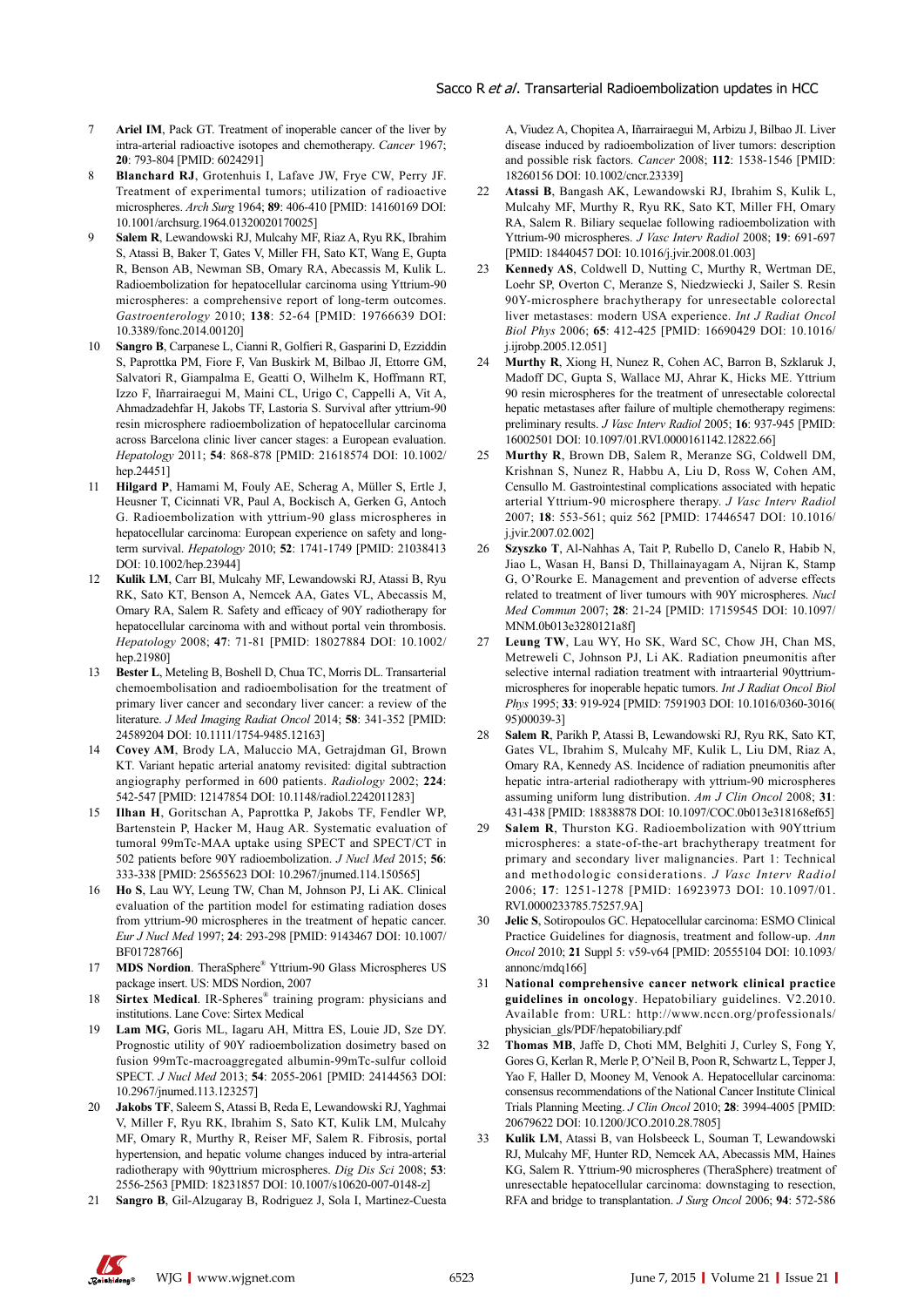[PMID: 17048240 DOI: 10.1002/jso.20609]

- 34 **Lencioni R**. Loco-regional treatment of hepatocellular carcinoma. *Hepatology* 2010; **52**: 762-773 [PMID: 20564355 DOI: 10.1002/ hep.23725]
- 35 **Piscaglia F**, Bolondi L. The intermediate hepatocellular carcinoma stage: Should treatment be expanded? *Dig Liver Dis* 2010; **42** Suppl 3: S258-S263 [PMID: 20547312 DOI: 10.1016/ S1590-8658(10)60514-2]
- 36 **Raoul JL**, Sangro B, Forner A, Mazzaferro V, Piscaglia F, Bolondi L, Lencioni R. Evolving strategies for the management of intermediatestage hepatocellular carcinoma: available evidence and expert opinion on the use of transarterial chemoembolization. *Cancer Treat Rev* 2011; **37**: 212-220 [PMID: 20724077 DOI: 10.1016/ j.ctrv.2010.07.006]
- 37 **Salem R**, Lewandowski RJ, Kulik L, Wang E, Riaz A, Ryu RK, Sato KT, Gupta R, Nikolaidis P, Miller FH, Yaghmai V, Ibrahim SM, Senthilnathan S, Baker T, Gates VL, Atassi B, Newman S, Memon K, Chen R, Vogelzang RL, Nemcek AA, Resnick SA, Chrisman HB, Carr J, Omary RA, Abecassis M, Benson AB, Mulcahy MF. Radioembolization results in longer time-to-progression and reduced toxicity compared with chemoembolization in patients with hepatocellular carcinoma. *Gastroenterology* 2011; **140**: 497-507.e2 [PMID: 21044630 DOI: 10.1053/j.gastro.2010.10.049]
- 38 **Kooby DA**, Egnatashvili V, Srinivasan S, Chamsuddin A, Delman KA, Kauh J, Staley CA, Kim HS. Comparison of yttrium-90 radioembolization and transcatheter arterial chemoembolization for the treatment of unresectable hepatocellular carcinoma. *J Vasc Interv Radiol* 2010; **21**: 224-230 [PMID: 20022765 DOI: 10.1016/ j.jvir.2009.10.013]
- 39 **Carr BI**, Kondragunta V, Buch SC, Branch RA. Therapeutic equivalence in survival for hepatic arterial chemoembolization and yttrium 90 microsphere treatments in unresectable hepatocellular carcinoma: a two-cohort study. *Cancer* 2010; **116**: 1305-1314 [PMID: 20066715 DOI: 10.1002/cncr.24884]
- 40 **Moreno-Luna LE**, Yang JD, Sanchez W, Paz-Fumagalli R, Harnois DM, Mettler TA, Gansen DN, de Groen PC, Lazaridis KN, Narayanan Menon KV, Larusso NF, Alberts SR, Gores GJ, Fleming CJ, Slettedahl SW, Harmsen WS, Therneau TM, Wiseman GA, Andrews JC, Roberts LR. Efficacy and safety of transarterial radioembolization versus chemoembolization in patients with hepatocellular carcinoma. *Cardiovasc Intervent Radiol* 2013; **36**: 714-723 [PMID: 23093355 DOI: 10.1007/s00270-012-0481-2]
- 41 **El Fouly A**, Ertle J, El Dorry A, Shaker MK, Dechêne A, Abdella H, Mueller S, Barakat E, Lauenstein T, Bockisch A, Gerken G, Schlaak JF. In intermediate stage hepatocellular carcinoma: radioembolization with yttrium 90 or chemoembolization? *Liver Int* 2015; **35**: 627-635 [PMID: 25040497 DOI: 10.1111/liv.12637]
- 42 **Gramenzi A**, Golfieri R, Mosconi C, Cappelli A, Granito A, Cucchetti A, Marinelli S, Pettinato C, Erroi V, Fiumana S, Bolondi L, Bernardi M, Trevisani F. Yttrium-90 radioembolization vs sorafenib for intermediate-locally advanced hepatocellular carcinoma: a cohort study with propensity score analysis. *Liver Int* 2015; **35**: 1036-1047 [PMID: 24750853 DOI: 10.1111/liv.12574]
- 43 **Iñarrairaegui M**, Pardo F, Bilbao JI, Rotellar F, Benito A, D'Avola D, Herrero JI, Rodriguez M, Martí P, Zozaya G, Dominguez I, Quiroga J, Sangro B. Response to radioembolization with yttrium-90 resin microspheres may allow surgical treatment with curative intent and prolonged survival in previously unresectable hepatocellular carcinoma. *Eur J Surg Oncol* 2012; **38**: 594-601 [PMID: 22440743 DOI: 10.1016/j.ejso.2012.02.189]
- 44 **Lewandowski RJ**, Kulik LM, Riaz A, Senthilnathan S, Mulcahy MF, Ryu RK, Ibrahim SM, Sato KT, Baker T, Miller FH, Omary R, Abecassis M, Salem R. A comparative analysis of transarterial downstaging for hepatocellular carcinoma: chemoembolization versus radioembolization. *Am J Transplant* 2009; **9**: 1920-1928 [PMID: 19552767 DOI: 10.1111/j.1600-6143.2009.02695.x]
- 45 **Vouche M**, Lewandowski RJ, Atassi R, Memon K, Gates VL, Ryu RK, Gaba RC, Mulcahy MF, Baker T, Sato K, Hickey R, Ganger D, Riaz A, Fryer J, Caicedo JC, Abecassis M, Kulik L, Salem R. Radiation lobectomy: time-dependent analysis of future liver

remnant volume in unresectable liver cancer as a bridge to resection. *J Hepatol* 2013; **59**: 1029-1036 [PMID: 23811303 DOI: 10.1016/ j.jhep.2013.06.015]

- 46 **Gaba RC**, Lewandowski RJ, Kulik LM, Riaz A, Ibrahim SM, Mulcahy MF, Ryu RK, Sato KT, Gates V, Abecassis MM, Omary RA, Baker TB, Salem R. Radiation lobectomy: preliminary findings of hepatic volumetric response to lobar yttrium-90 radioembolization. *Ann Surg Oncol* 2009; **16**: 1587-1596 [PMID: 19357924 DOI: 10.1245/s10434-009-0454-0]
- Galle P, Blanc J, Van Laethem JL. Efficacy and safety of sorafenib in patients with advanced hepatocellular carcinoma and prior antitumor therapy: a subanalysis from the SHARP trial. *J Hepatol*  2008; **20**: S372 [DOI: 10.1016/S0168-8278(08)60996-4]
- 48 **Bruix J**, Raoul JL, Sherman M, Mazzaferro V, Bolondi L, Craxi A, Galle PR, Santoro A, Beaugrand M, Sangiovanni A, Porta C, Gerken G, Marrero JA, Nadel A, Shan M, Moscovici M, Voliotis D, Llovet JM. Efficacy and safety of sorafenib in patients with hepatocellular carcinoma (HCC): subanalysis of Sharp trial based on Barcelona Clinic Liver Cancer (BCLC) stage. *J Hepatol* 2009; **50**: S28 [DOI: 10.1016/j.jhep.2012.06.014]
- 49 **Cheng AL**, Kang YK, Chen Z, Tsao CJ, Qin S, Kim JS, Luo R, Feng J, Ye S, Yang TS, Xu J, Sun Y, Liang H, Liu J, Wang J, Tak WY, Pan H, Burock K, Zou J, Voliotis D, Guan Z. Efficacy and safety of sorafenib in patients in the Asia-Pacific region with advanced hepatocellular carcinoma: a phase III randomised, double-blind, placebo-controlled trial. *Lancet Oncol* 2009; **10**: 25-34 [PMID: 19095497 DOI: 10.1016/S1470-2045(08)70285-7]
- Llovet JM, Ricci S, Mazzaferro V, Hilgard P, Gane E, Blanc JF, de Oliveira AC, Santoro A, Raoul JL, Forner A, Schwartz M, Porta C, Zeuzem S, Bolondi L, Greten TF, Galle PR, Seitz JF, Borbath I, Häussinger D, Giannaris T, Shan M, Moscovici M, Voliotis D, Bruix J. Sorafenib in advanced hepatocellular carcinoma. *N Engl J Med* 2008; **359**: 378-390 [PMID: 18650514 DOI: 10.1056/ NEJMoa07088571
- 51 **Ricke J**, Bulla K, Kolligs F, Peck-Radosavljevic M, Reimer P, Sangro B, Schott E, Schütte K, Verslype C, Walecki J, Malfertheiner P. Safety and toxicity of radioembolization plus Sorafenib in advanced hepatocellular carcinoma: analysis of the European multicentre trial SORAMIC. *Liver Int* 2015; **35**: 620-626 [PMID: 24930619 DOI: 10.1111/liv.12622]
- 52 **Mazzaferro V**, Sposito C, Bhoori S, Romito R, Chiesa C, Morosi C, Maccauro M, Marchianò A, Bongini M, Lanocita R, Civelli E, Bombardieri E, Camerini T, Spreafico C. Yttrium-90 radioembolization for intermediate-advanced hepatocellular carcinoma: a phase 2 study. *Hepatology* 2013; **57**: 1826-1837 [PMID: 22911442 DOI: 10.1002/hep.26014]
- 53 **Garin E**, Lenoir L, Edeline J, Laffont S, Mesbah H, Porée P, Sulpice L, Boudjema K, Mesbah M, Guillygomarc'h A, Quehen E, Pracht M, Raoul JL, Clement B, Rolland Y, Boucher E. Boosted selective internal radiation therapy with 90Y-loaded glass microspheres (B-SIRT) for hepatocellular carcinoma patients: a new personalized promising concept. *Eur J Nucl Med Mol Imaging* 2013; **40**: 1057-1068 [PMID: 23613103 DOI: 10.1007/s00259-013-2395-x]
- 54 **Woodall CE**, Scoggins CR, Ellis SF, Tatum CM, Hahl MJ, Ravindra KV, McMasters KM, Martin RC. Is selective internal radioembolization safe and effective for patients with inoperable hepatocellular carcinoma and venous thrombosis? *J Am Coll Surg* 2009; **208**: 375-382 [PMID: 19317999 DOI: 10.1016/j.jamcollsurg.2 008.12.009]
- 55 **Atassi B**, Bangash AK, Bahrani A, Pizzi G, Lewandowski RJ, Ryu RK, Sato KT, Gates VL, Mulcahy MF, Kulik L, Miller F, Yaghmai V, Murthy R, Larson A, Omary RA, Salem R. Multimodality imaging following 90Y radioembolization: a comprehensive review and pictorial essay. *Radiographics* 2008; **28**: 81-99 [PMID: 18203932 DOI: 10.1148/rg.281065721]
- 56 **Riaz A**, Ryu RK, Kulik LM, Mulcahy MF, Lewandowski RJ, Minocha J, Ibrahim SM, Sato KT, Baker T, Miller FH, Newman S, Omary R, Abecassis M, Benson AB, Salem R. Alpha-fetoprotein response after locoregional therapy for hepatocellular carcinoma: oncologic marker of radiologic response, progression, and survival.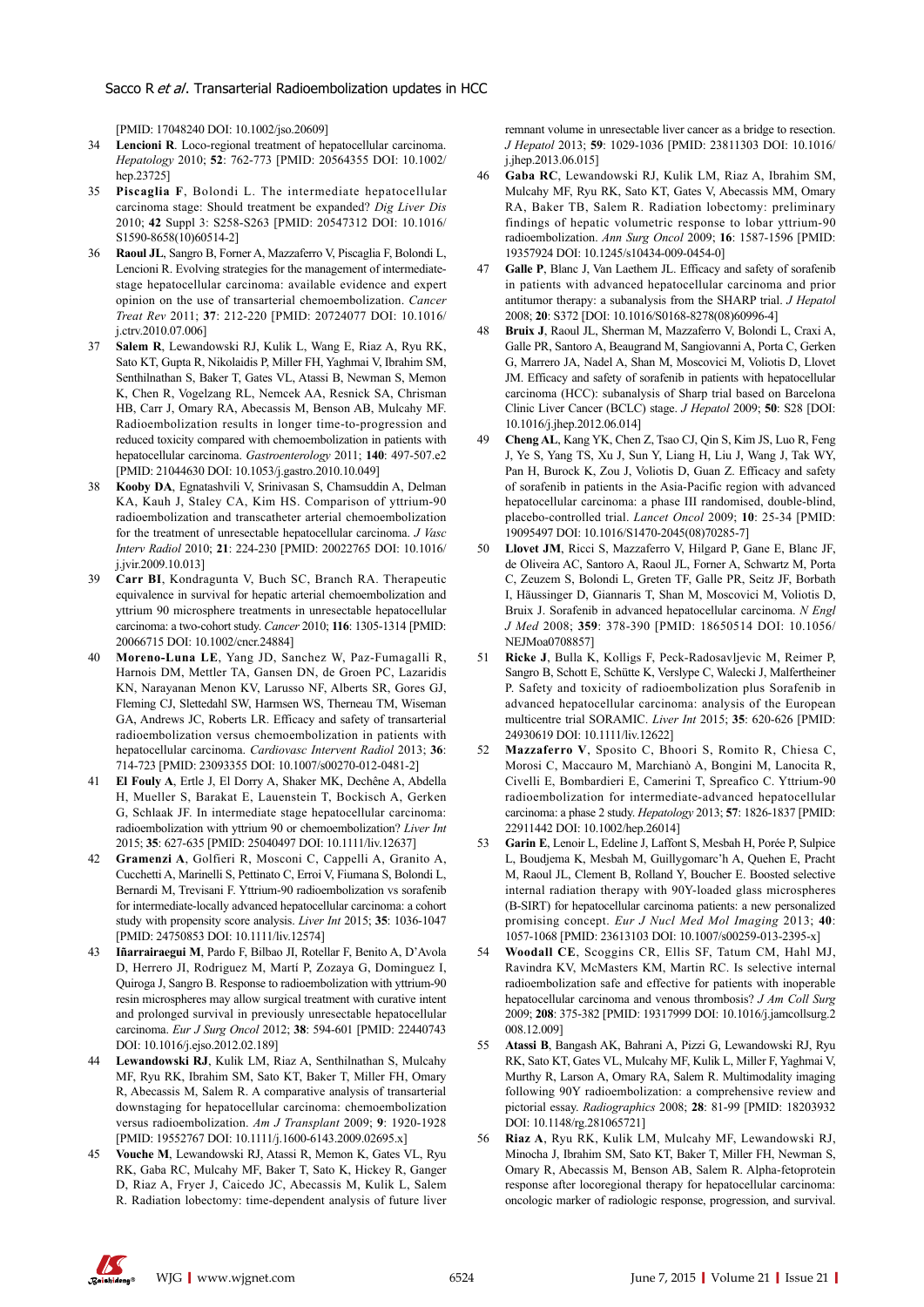*J Clin Oncol* 2009; **27**: 5734-5742 [PMID: 19805671 DOI: 10.1200/ JCO.2009.23.1282]

- 57 **Chan SL**, Mo FK, Johnson PJ, Hui EP, Ma BB, Ho WM, Lam KC, Chan AT, Mok TS, Yeo W. New utility of an old marker: serial alpha-fetoprotein measurement in predicting radiologic response and survival of patients with hepatocellular carcinoma undergoing systemic chemotherapy. *J Clin Oncol* 2009; **27**: 446-452 [PMID: 19064965 DOI: 10.1200/JCO.2008.18.8151]
- 58 **Lencioni R**, Llovet JM. Modified RECIST (mRECIST) assessment for hepatocellular carcinoma. *Semin Liver Dis* 2010; **30**: 52-60 [PMID: 20175033 DOI: 10.1055/s-0030-1247132]
- 59 **Riaz A**, Kulik L, Lewandowski RJ, Ryu RK, Giakoumis Spear G, Mulcahy MF, Abecassis M, Baker T, Gates V, Nayar R, Miller FH, Sato KT, Omary RA, Salem R. Radiologic-pathologic correlation of hepatocellular carcinoma treated with internal radiation using

yttrium-90 microspheres. *Hepatology* 2009; **49**: 1185-1193 [PMID: 19133645 DOI: 10.1002/hep.22747]

- 60 **Monsky WL**, Garza AS, Kim I, Loh S, Lin TC, Li CS, Fisher J, Sandhu P, Sidhar V, Chaudhari AJ, Lin F, Deutsch LS, Badawi RD. Treatment planning and volumetric response assessment for Yttrium-90 radioembolization: semiautomated determination of liver volume and volume of tumor necrosis in patients with hepatic malignancy. *Cardiovasc Intervent Radiol* 2011; **34**: 306-318 [PMID: 20683722 DOI: 10.1007/s00270-010-9938-3]
- 61 **Galizia MS**, Töre HG, Chalian H, McCarthy R, Salem R, Yaghmai V. MDCT necrosis quantification in the assessment of hepatocellular carcinoma response to yttrium 90 radioembolization therapy: comparison of two-dimensional and volumetric techniques. *Acad Radiol* 2012; **19**: 48-54 [PMID: 22054801 DOI: 10.1016/ j.acra.2011.09.005]

**P- Reviewer**: Xu Y **S- Editor**: Yu J **L- Editor**: Logan S **E- Editor**: Wang CH